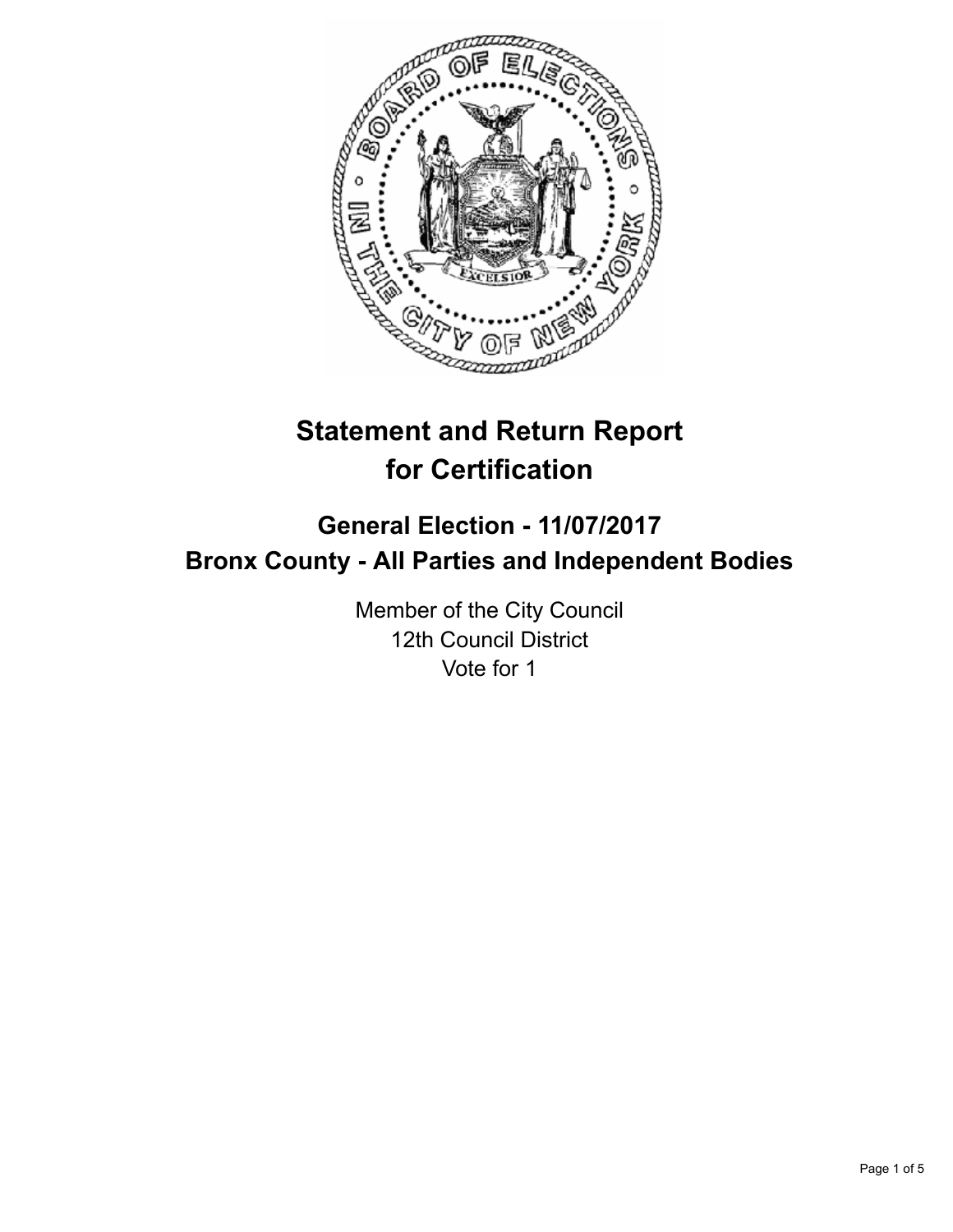

#### **Assembly District 80**

| <b>PUBLIC COUNTER</b>                                    | 452      |
|----------------------------------------------------------|----------|
| <b>MANUALLY COUNTED EMERGENCY</b>                        | 0        |
| ABSENTEE / MILITARY                                      | 9        |
| AFFIDAVIT                                                | 5        |
| <b>Total Ballots</b>                                     | 466      |
| Less - Inapplicable Federal/Special Presidential Ballots | $\Omega$ |
| <b>Total Applicable Ballots</b>                          | 466      |
| ANDY L. KING (DEMOCRATIC)                                | 395      |
| ADRIENNE ERWIN (CONSERVATIVE)                            | 32       |
| <b>Total Votes</b>                                       | 427      |
| Unrecorded                                               | 39       |

## **Assembly District 81**

| <b>PUBLIC COUNTER</b>                                    | 194      |
|----------------------------------------------------------|----------|
| <b>MANUALLY COUNTED EMERGENCY</b>                        | 0        |
| ABSENTEE / MILITARY                                      | 6        |
| AFFIDAVIT                                                |          |
| <b>Total Ballots</b>                                     | 201      |
| Less - Inapplicable Federal/Special Presidential Ballots | $\Omega$ |
| <b>Total Applicable Ballots</b>                          | 201      |
| ANDY L. KING (DEMOCRATIC)                                | 175      |
| ADRIENNE ERWIN (CONSERVATIVE)                            | 8        |
| <b>Total Votes</b>                                       | 183      |
| Unrecorded                                               | 18       |
|                                                          |          |

#### **Assembly District 82**

| PUBLIC COUNTER                                           | 8,926 |
|----------------------------------------------------------|-------|
| <b>MANUALLY COUNTED EMERGENCY</b>                        | 0     |
| ABSENTEE / MILITARY                                      | 224   |
| <b>AFFIDAVIT</b>                                         | 54    |
| <b>Total Ballots</b>                                     | 9,204 |
| Less - Inapplicable Federal/Special Presidential Ballots | 0     |
| <b>Total Applicable Ballots</b>                          | 9,204 |
| ANDY L. KING (DEMOCRATIC)                                | 7,524 |
| ADRIENNE ERWIN (CONSERVATIVE)                            | 669   |
| AVA FARGOS (WRITE-IN)                                    | 1     |
| RALPH NADER (WRITE-IN)                                   |       |
| UNATTRIBUTABLE WRITE-IN (WRITE-IN)                       | 1     |
| <b>Total Votes</b>                                       | 8,196 |
| Unrecorded                                               | 1,008 |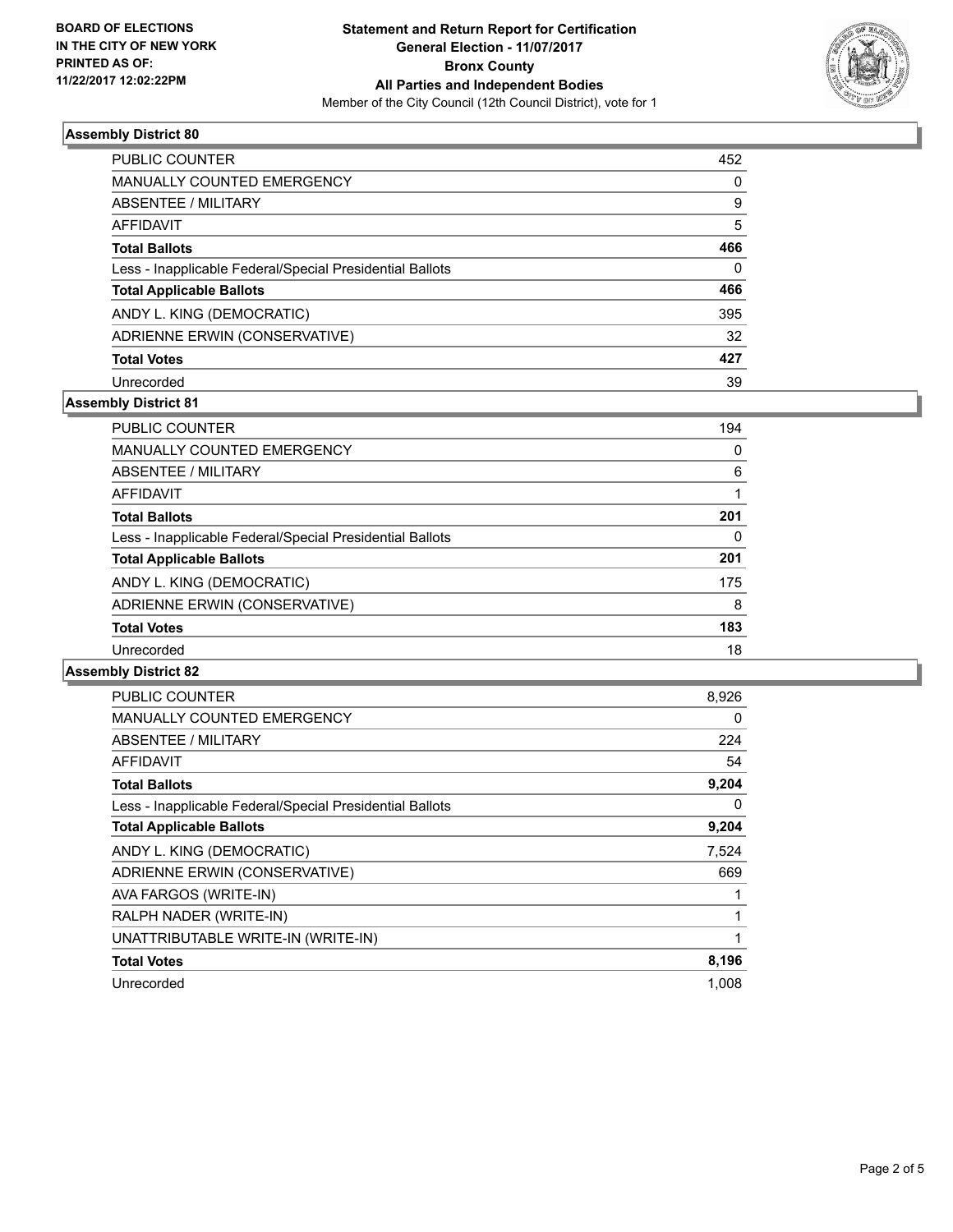

### **Assembly District 83**

| <b>PUBLIC COUNTER</b>                                    | 15,342         |
|----------------------------------------------------------|----------------|
| MANUALLY COUNTED EMERGENCY                               | 0              |
| <b>ABSENTEE / MILITARY</b>                               | 462            |
| <b>AFFIDAVIT</b>                                         | 161            |
| <b>Total Ballots</b>                                     | 15,965         |
| Less - Inapplicable Federal/Special Presidential Ballots | 0              |
| <b>Total Applicable Ballots</b>                          | 15,965         |
| ANDY L. KING (DEMOCRATIC)                                | 13,928         |
| ADRIENNE ERWIN (CONSERVATIVE)                            | 675            |
| ADREW COHEN (WRITE-IN)                                   | 1              |
| BARACK OBAMA (WRITE-IN)                                  | 1              |
| DANNY WASHINGTON (WRITE-IN)                              | 1              |
| DIANA AYALA (WRITE-IN)                                   | 1              |
| IJEOMA ONYEKWERE (WRITE-IN)                              | 1              |
| JAMAAL BAILEY (WRITE-IN)                                 | 1              |
| JARVIS BAUTISTA (WRITE-IN)                               | 1              |
| JOHN CERINI (WRITE-IN)                                   | $\overline{2}$ |
| KADIJA WRIGHT (WRITE-IN)                                 | 2              |
| KARREE-LYN GORDON (WRITE-IN)                             | 1              |
| <b>KENNETH KIRTON (WRITE-IN)</b>                         | 1              |
| MICHAEL HOCK (WRITE-IN)                                  | 1              |
| PAMELA HAMILTON JOHNSON (WRITE-IN)                       | $\overline{2}$ |
| RENAULT S. SHIVERS (WRITE-IN)                            | 1              |
| REV RUBEN DIAZ SR (WRITE-IN)                             | 1              |
| ROBERT IRVING (WRITE-IN)                                 | 1              |
| UNATTRIBUTABLE WRITE-IN (WRITE-IN)                       | 8              |
| VERA MCDOWELL (WRITE-IN)                                 | 1              |
| <b>Total Votes</b>                                       | 14,631         |
| Unrecorded                                               | 1,334          |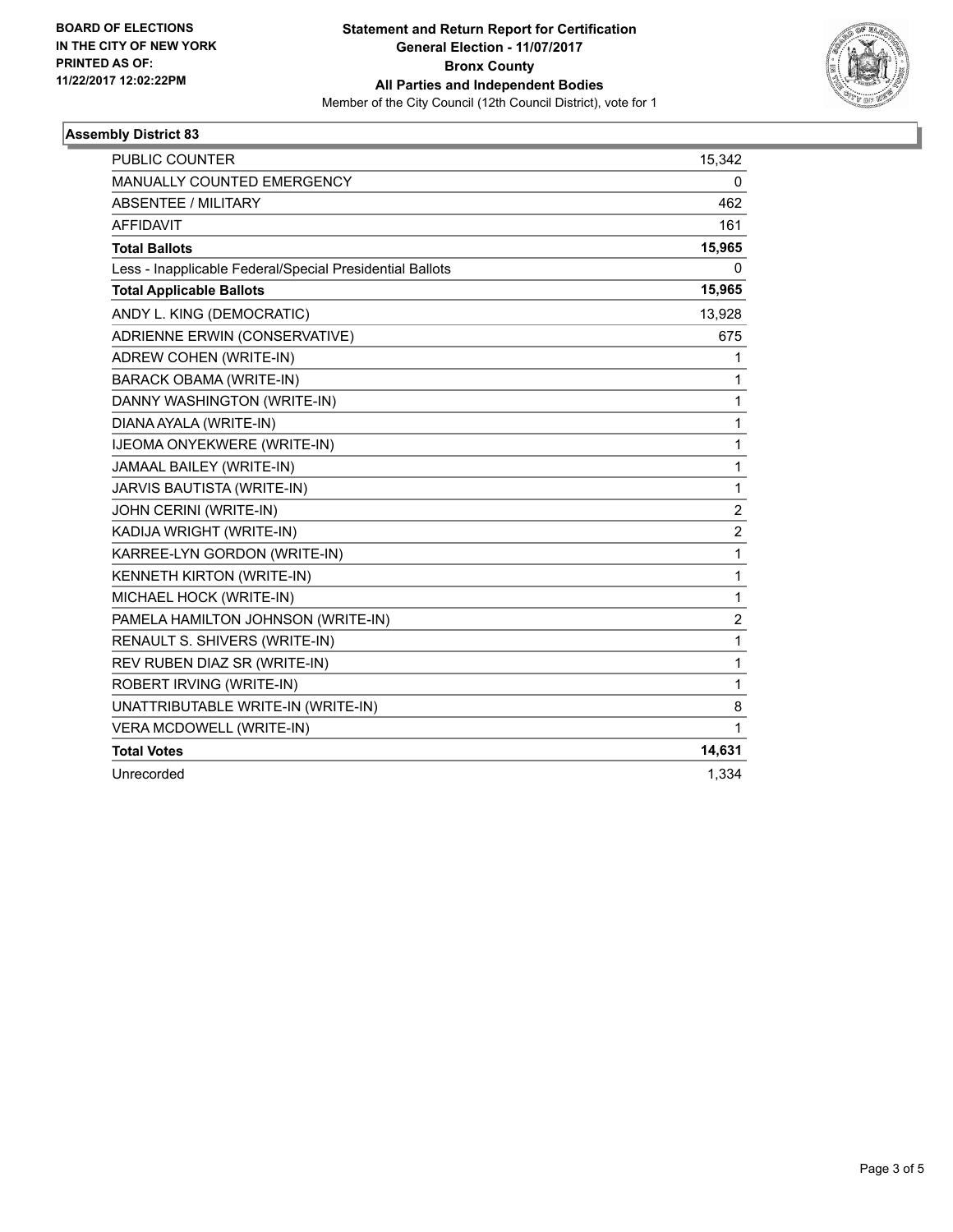

### **Total for Member of the City Council (12th Council District) - Bronx County**

| PUBLIC COUNTER                                           | 24,914         |
|----------------------------------------------------------|----------------|
| <b>MANUALLY COUNTED EMERGENCY</b>                        | 0              |
| <b>ABSENTEE / MILITARY</b>                               | 701            |
| <b>AFFIDAVIT</b>                                         | 221            |
| <b>Total Ballots</b>                                     | 25,836         |
| Less - Inapplicable Federal/Special Presidential Ballots | 0              |
| <b>Total Applicable Ballots</b>                          | 25,836         |
| ANDY L. KING (DEMOCRATIC)                                | 22,022         |
| ADRIENNE ERWIN (CONSERVATIVE)                            | 1,384          |
| ADREW COHEN (WRITE-IN)                                   | 1              |
| AVA FARGOS (WRITE-IN)                                    | 1              |
| BARACK OBAMA (WRITE-IN)                                  | 1              |
| DANNY WASHINGTON (WRITE-IN)                              | 1              |
| DIANA AYALA (WRITE-IN)                                   | $\mathbf{1}$   |
| IJEOMA ONYEKWERE (WRITE-IN)                              | 1              |
| JAMAAL BAILEY (WRITE-IN)                                 | 1              |
| JARVIS BAUTISTA (WRITE-IN)                               | 1              |
| JOHN CERINI (WRITE-IN)                                   | 2              |
| KADIJA WRIGHT (WRITE-IN)                                 | $\overline{2}$ |
| KARREE-LYN GORDON (WRITE-IN)                             | 1              |
| <b>KENNETH KIRTON (WRITE-IN)</b>                         | $\mathbf{1}$   |
| MICHAEL HOCK (WRITE-IN)                                  | 1              |
| PAMELA HAMILTON JOHNSON (WRITE-IN)                       | $\overline{2}$ |
| RALPH NADER (WRITE-IN)                                   | 1              |
| RENAULT S. SHIVERS (WRITE-IN)                            | 1              |
| REV RUBEN DIAZ SR (WRITE-IN)                             | 1              |
| ROBERT IRVING (WRITE-IN)                                 | 1              |
| UNATTRIBUTABLE WRITE-IN (WRITE-IN)                       | 9              |
| VERA MCDOWELL (WRITE-IN)                                 | 1              |
| <b>Total Votes</b>                                       | 23,437         |
| Unrecorded                                               | 2,399          |